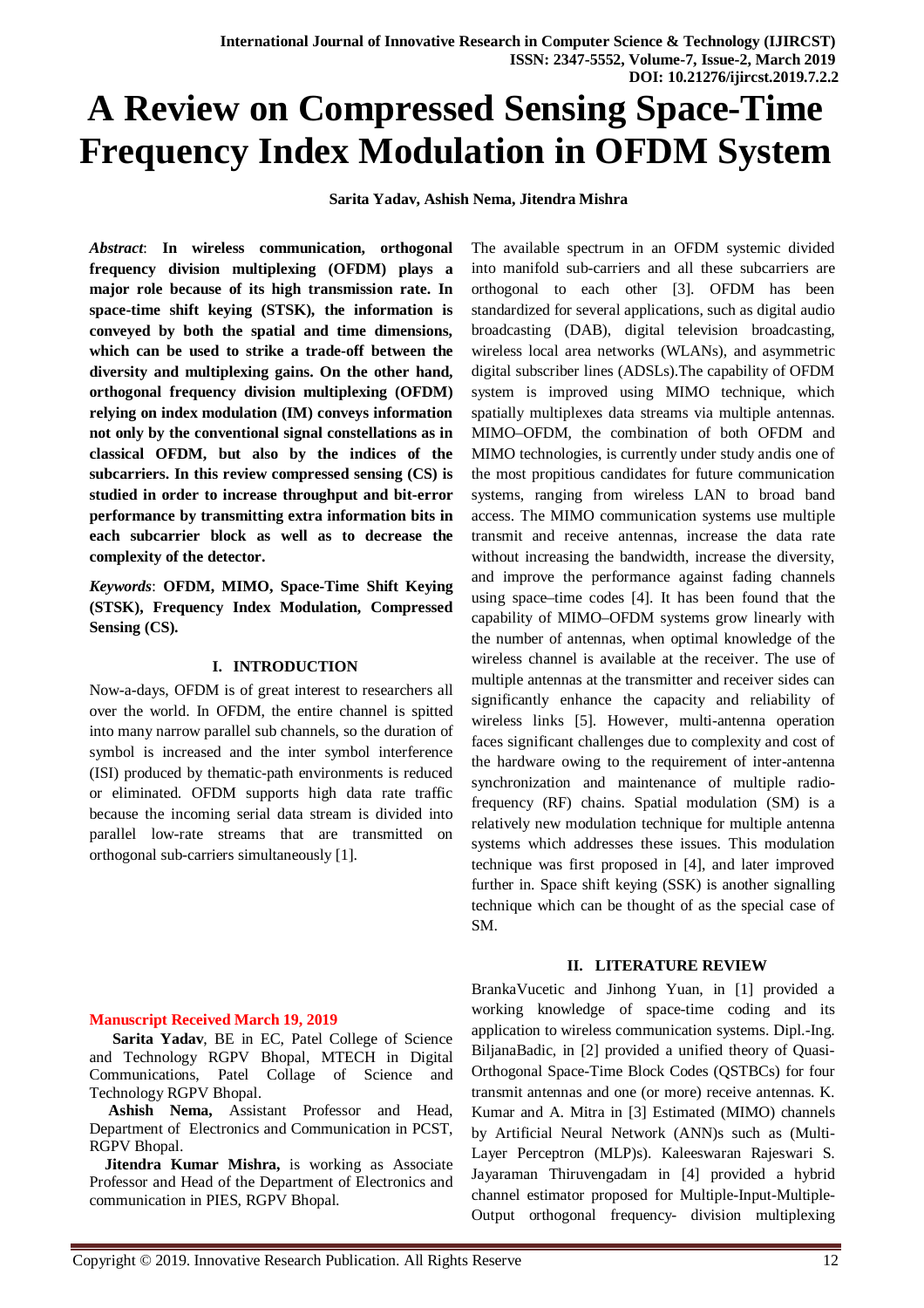(MIMO-OFDM) system. Sven Jacobsson in [5] showed that least-squares (LS) channel estimation combined with joint pilot And the processing of transmitted data represent the capacity which obtained in the single-user, single-receive-antenna case. Z. Ling and Z. Xianda in [6] performed channel estimation and equalization algorithm using three-layer artificial neural networks (ANNs) with feedback for Multiple-Input-Multiple-Output wireless communication systems. C. Çiflikli, A. TuncayÖzsahin and A. Çagri in [7] proposed an artificial neural network (ANN) channel estimation technique based on levenbergmarquardt training algorithm as an alternative to pilot based channel estimation technique for OFDM systems over Rayleigh fading channels. K. CharlyJomon and S. Prasanth in [8] extended sparse Bayesian learning (ESBL), a new method for multichannel compressive sensing for channel estimation in MIMO-OFDM. In [9] Nanda discusses and experimented the BER in multicarrier OFDM.

#### **III. OFDM SYSTEM**

OFDM is a wideband wireless digital communication technique that is based on block modulation. With the wireless multimedia applications becoming more and more popular, the required bit rates are achieved due to OFDM multicarrier transmissions. Multicarrier modulation is commonly employed to combat channel distortion and improve the spectral efficiency. Multicarrier Modulation schemes divide the input data into bands upon which modulation is performed and multiplexed into the channel at different carrier frequencies so that information is transmitted on each of the sub carriers, such that the sub channels are nearly distortion less [9].

At the OFDM transmitter end, the N-point IFFT is taken for transmitted symbols. Taking the N-point FFT of the received samples, the noisy version of the transmitted symbols can be obtained in the receiver. N point FFT is used to convert the signal from time to frequency domain [10]. The input data is first mapped into a modulation scheme. The complex plane data is transformed to parallel format and IFFT transform is obtained to produce OFDM signal. The output data is converted to serial format and cyclic prefix is added. Reverse operations are carried out at the receiver end. Cyclic prefix is removed and N-point FFT is taken to retrieve the transmitted data. Following equation can be used for computing FFT and IFFT: FFT

$$
X(k) = \sum_{n=0}^{N-1} x(n) e^{-j2\pi n k/N}
$$
 (i)

Where (k=0,1,……,N-1)

IFFT

$$
X(n) = 1/N \sum_{n=0}^{N-1} X(k) e^{j2\pi n k/N}
$$
 (ii)

Where  $(n = 0, 1, \ldots, N-1)$ 

#### **IV. SPACE SHIFT KEYING**

Space Shift Keying (SSK) In SSK, a group of information bits are used to choose one transmit antenna, i.e., an  $m$ -bit sequence chooses one antenna from a total of  $nt = 2m$ antennas.

A known signal (which is known to the receiver) is transmitted on this chosen antenna. The remaining  $nt-1$ antennas remain silent. By doing so, the problem of detection at the receiver becomes one of merely finding out which antenna is transmitting. This leads to a significantly reduced complexity at the receiver.

The index of each transmit antenna represents a certain combination of information bits.

For example, with  $nt = 4$ , transmit antennas with indices 1, 2, 3, 4 can be mapped to bit sequences 00, 01, 10, 11, respectively. Therefore, at the receiver, detection of a certain transmit antenna index leads to conveying the group of information bits associated with that index. The spectral efficiency in SSK grows logarithmically with number of transmit antennas, i.e.,  $log 2 nt$  bits per channel use (bpcu).

A consequence of this type of spatial mapping is that number of transmit antennas has to be a power of 2. Let us take the known signal transmitted by the active antenna to be 1.

Then, for a SSK system with two transmit antennas, the possible signal set is given by  $\mathbb{S}2 \equiv \{ [1, 0], [0, 1]T \}$ . A zero in the signal vectors above is silence in the corresponding transmit antenna. In general, a SSK signal set for *nt* transmit antenna system is given by:

$$
S_{nt} = \{S_j : j = 1, ..., ..., n_t\}
$$
  
s.t.  $S_j = [0, ..., 0, 1, 0, ..., 0]^T$  (iii)

#### **V. SPACE-TIME SHIFT KEYING**

Space-time shift keying (STSK) has been regarded as an advantageous multifunctional multiple-input multipleoutput (MIMO) technique because of its flexibility in providing both multiplexing and transmit diversity gains [4]. Compared to the conventional spatial modulation (SM) [11] and space-shift keying (SSK) [12], STSK exhibits both transmit and receive diversity gains instead of only attaining receive diverity gain, as in SM and SSK. Namely, STSK spreads information to both the spatial and time dimensions, where the information is mapped to the classic L-PSK/QAM symbols and additional information is transmitted by activating one out of Q dispersion matrices (DM). On the other hand, the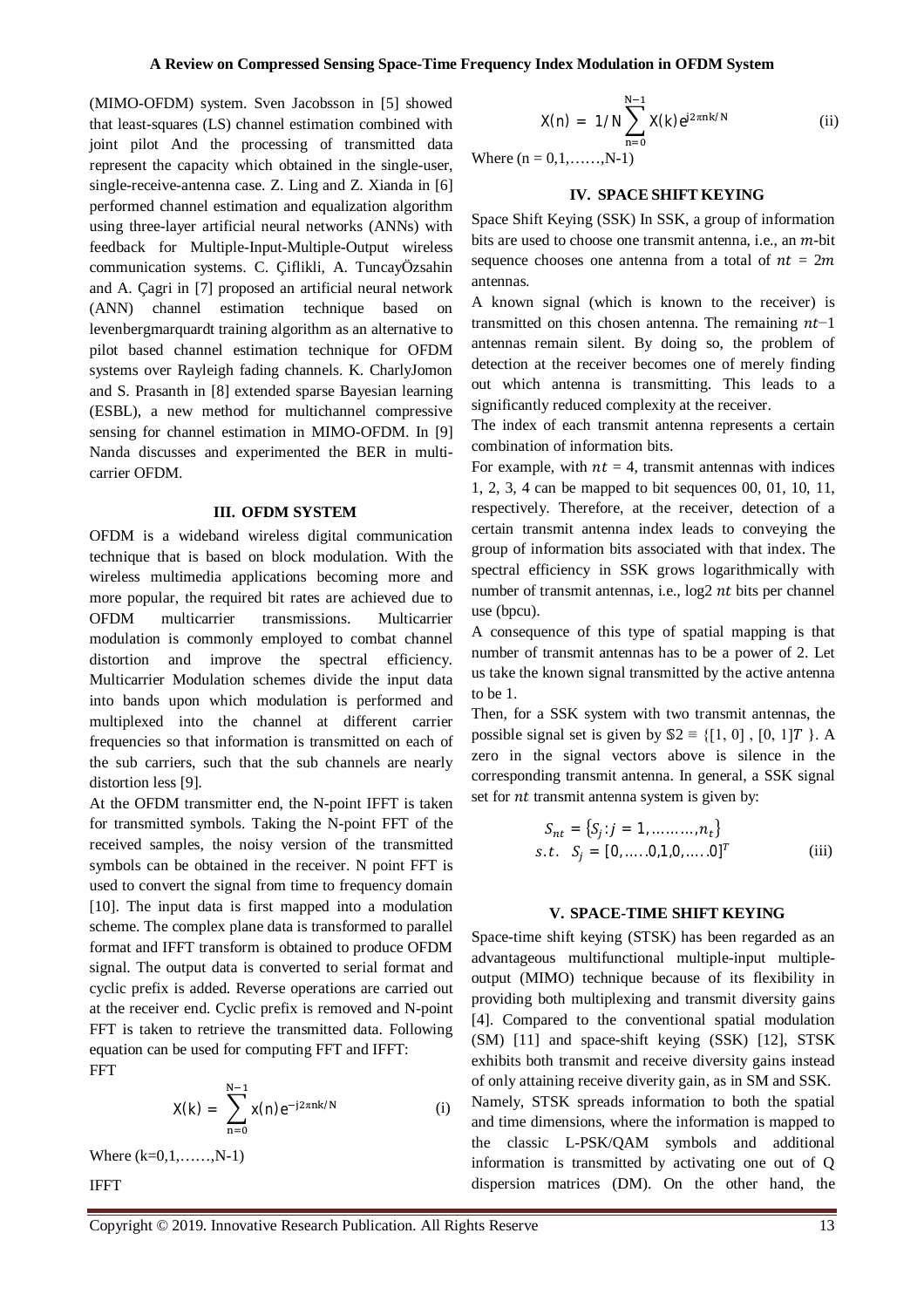distortion due to multipath fading is the main challenge in wideband fading channels, and often Multi-Carrier (MC) modulation is used for mitigating this distortion, which effectively converts the dispersive wideband channels into a number of parallel narrowband flat-fading sub channels [13].

Orthogonal frequency-division multiplexing (OFDM) is the most widespread MC modulation technique, as a benefit of its robustness in wideband channels and its low-complexity implementation. OFDM has been combined with STSK in [7,8], where it was shown that OFDM-aided STSK is capable of mitigating the performance degradation of SC-STSK operating in wideband channels [14].

## **VI. INDEX MODULATION FOR TRANSMIT ANTENNAS: SPATIAL MODULATION**

SM is a novel way of transmitting information by means of the indices of the transmit antennas of a MIMO system in addition to the conventional M-ary signal constellations. In contrast to conventional MIMO schemes which rely either on spatial multiplexing to boost the data rate or spatial diversity to improve the error performance, the multiple transmit antennas of a MIMO system are used for a different purpose in an SM scheme. More specifically, there are two information carrying units in SM: indices of transmit antennas and M-ary constellation symbols. For each signalling interval, a total of

$$
log_2(n_T) + log_2(M)
$$
 (iv)

bits enter the transmitter of an SM system a, where  $n_{\text{rad}}$  n-andn<sub>r</sub> denote the number of transmit and receive antennas, respectively, and M is the size of the considered signal constellation such as M-ary phase shift keying (M-PSK) or M-ary quadrature amplitude modulation (M-QAM).

The log2 (M) bits of the incoming bit sequence are used to modulate the phase and/or amplitude of a carrier signal traditionally, while the remaining  $log2(n_T)$  bits of the incoming bit sequence are reserved for the selection of the index (I) of the active transmit antenna which performs the transmission of the corresponding modulated signal (s). The receiver of the SM scheme has two major tasks to accomplish: detection of the active transmit antenna for the demodulation of the index selecting bits and detection of the data symbol transmitted over the activated transmit antenna for the demodulation of the bits mapped to M-ary signal constellation [15-20].

The main advantages of SM over classical MIMO systems can be summarized as follows:

- Simple transceiver design: Since only a single transmit antenna is activated, a single radio frequency (RF) chain can handle the transmission for the SM scheme. Meanwhile, inter-antenna synchronization (IAS) and inter-channel interference (ICI) are completely eliminated, and the decoding complexity of the receiver, in terms of total number of real multiplications performed, grows linearly with the constellation size and number of transmit antennas.
- Operation with flexible MIMO systems: SM does not restrict the number of receive antennas as the V-BLAST scheme, which requires  $n_R > n_T$  to operate with minimum mean square error (MMSE) detector.
- High spectral efficiency: Due to the use of antenna indices as an additional source of information, the spectral efficiency of SM is higher than that of single-input single-output (SISO) and orthogonal STC systems.
- High energy efficiency: The power consumed by the SM transmitter is independent from number of transmit antennas while information can be still transfered via these antennas. Therefore, SM appears as a green and energy-efficient MIMO technology.

# **VII. OFDM WITH INDEX MODULATION**

IM concept can be considered for other communications systems apart from MIMO systems. For an instance, IM techniques can be efficiently implemented for the subcarriers of an OFDM system. OFDM-IM is a novel multi-carrier transmission scheme which has been proposed by inspiring from the IM concept of SM [21].

Similar to SM, in the OFDM-IM scheme, the incoming bit stream is split into index selection and M-ary constellation bits. According to the index selection bits, only a subset of available subcarriers are selected as active, while the remaining inactive subcarriers are not used and set to zero. On the other hand, the active subcarriers are modulated according to the M-ary constellation bits.

In other words, the information is conveyed not only by the data symbols as in classical OFDM, but also by the indices of the active subcarriers which are used for the transmission of the corresponding data symbols for the OFDM-IM scheme.

Considering an OFDM system with NF subcarriers, one can directly select the indices of active subcarriers similar to IM technique used for the transmit antennas of an MA-SM system [22].

However, the massive OFDM frames can provide more flexibility for the employment of IM techniques for OFDM-IM schemes compared to SM schemes. On the other hand, keeping in mind that NF can take very large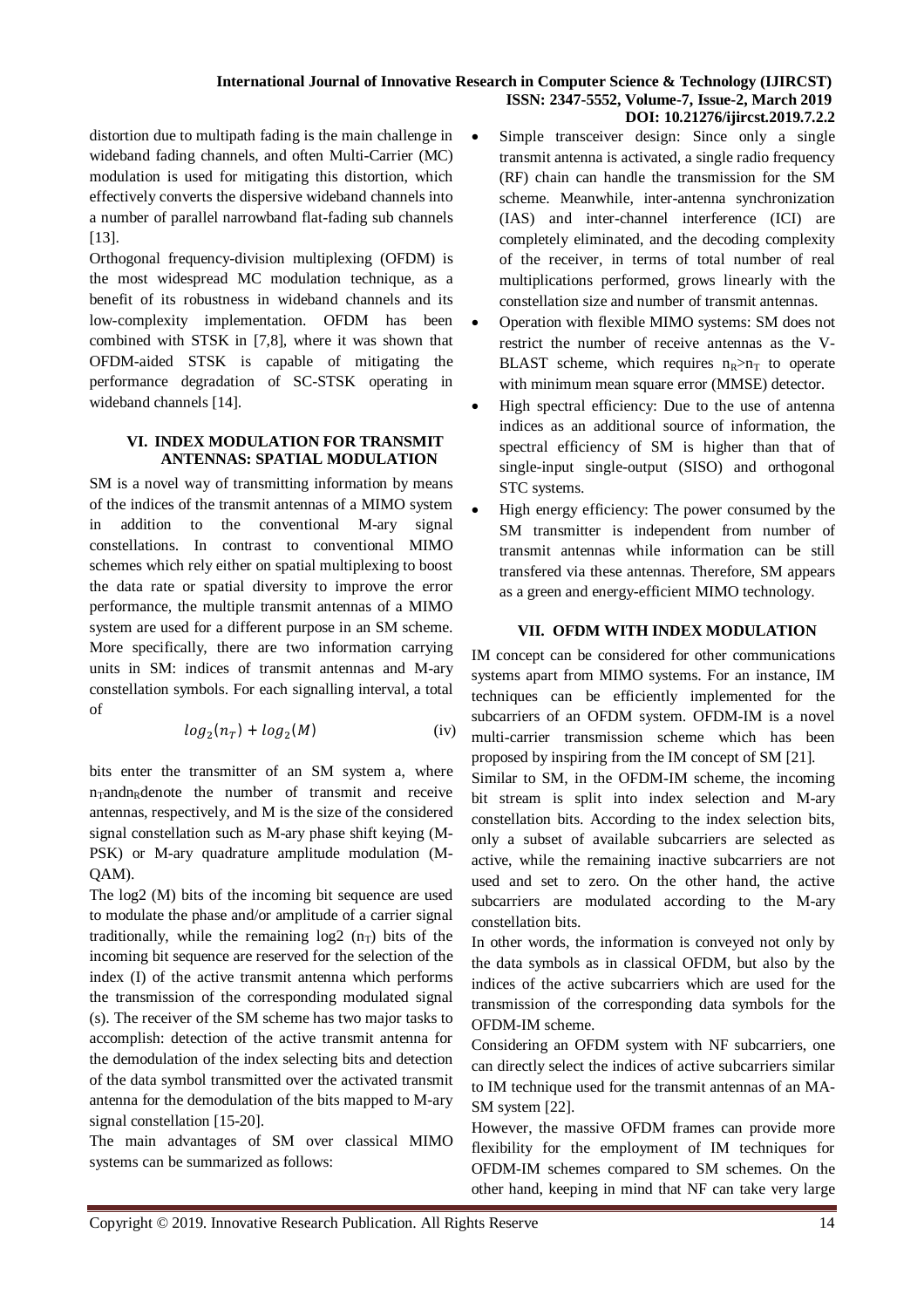values, such as 512, 1024 or 2048 as in LTE-A standard, there could be trillions of (actually more than a googol (10100) in mathematical terms) possible combinations for active subcarriers if index selection is applied directly [24,25].

As an example, assume that we want to select the indices of 256 active subcarriers out of  $NF = 512$  available subcarriers, then, there could be  $472.55 \times 10^{150}$  possible different combinations of active subcarriers, which turn the selection of active subcarriers into an almost impossible task. Therefore, for the implementation of OFDM-IM, the single and massive OFDM-IM block should be divided into G smaller and manageable OFDM-IM subblocks each containing N subcarriers to perform IM, where  $NF = G \times N$  [26,27].

For each subblock, K out of N available subcarriers can be selected as active according to the  $p_1 = log_2(\frac{N}{K})$  index selection bits where typical N values could be 2, 4, 8, 16, and 32 with  $1 \leq K \leq N$ . Please note that classical OFDM becomes a special case of OFDM-IM with  $K = N$ , that is, when all subcarriers are activated. The block diagrams of OFDM-IM scheme's transmitter and receiver structures are illustrated in Figs. 1 and 2 respectively.

As seen from Fig. 1 for each OFDM-IM frame, a total of

 $m = pG = (log_2\binom{N}{K} + Klog_2M)G$  (v) bits can be transmitted where  $p = p_1 + p_2$  and  $p_2 = K \log_2$ M. In Fig. 1  $j_g$  and  $s_g$  denote the vector of selected indices and M-ary data symbols with dimensions K×1, respectively. First, OFDM-IM subblock creator forms the  $N \times 1$  OFDM-IM subblocksx<sub>g</sub>,  $g = 1, \ldots$ , G, then the OFDM-IM block creator obtains the  $N_F \times 1$  main OFDM-IM frame x by concatenating these G OFDM-IM subblocks.

After this point, G×N block interleaving can be performed to ensure that the subcarriers of a subblock are affected by uncorrelated wireless fading channels. Finally, classical OFDM procedures such as inverse fast Fourier transform (IFFT), cyclic prefix (CP) insertion, and digital-to-analog (DAC) conversion are applied [28].



**Fig. 1: OFDM-IM system Transmitter structure**



**Fig. 2: OFDM-IM system Receiver structure**

## **VIII. COMPRESSED SENSING**

In recent years, compressed sensing (CS) [16-18] has attracted considerable attention as a typical example to recover the sparse signal from a small set of linear measurements. CS has been applied to various wireless communication applications by exploiting the sparsity of the target signal vector, such as channel estimation, interference cancellation and symbol detection. CS is first applied to OFDM-IM by Zhang et al. [19], where the CSaided OFDM-IM is demonstrated to be capable of achieving a higher spectral efficiency and better error performance than the conventional OFDM-IM scheme over wideband channels [29].



**Fig. 3: Illustration of the CS scheme**

We assume a multicarrier system employing M subcarriers [20,21]. The M subcarriers are divided into G groups, each of which contains  $m = M/G$  subcarriers. An  $L<sub>b</sub>$ -length sequence of i.i.d. data bits is first split into G groups, each of which contains  $L = L_b/G = L_1 + L_2$  bits. In each group,  $L_1$  bits are mapped into an index symbol according to an index mapper  $\mu_1$ : {0, 1}  $L_1 \rightarrow Z$ , where Z  $= \{Z_1, \ldots, Z_C\}$  contains  $C = 2L_1$  index subsets, each of which is formed with the aid of K indices chosen from N available indices. Thereby, we have  $L_1 = \log_2 C =$  $log_2({}^N_K)$ .

Let the  $c_{th}$  index subset of be denoted as  $Z_c = \{Z_c(0), \ldots, Z_c\}$  $Z_c(K - 1)$ } ⊂ Z, where  $Z_c(k) \in Z N +$  for  $k = 0, ..., K - 1$ . Let us assume that the gth group of data bits is mapped into the  $c<sub>th</sub>$  candidate in Z. Then, for the sake of simplicity, let the  $g_{th}$  group of the index symbols be denoted as  $Ig = Z_c \subset Z$ . On the other hand, the remaining L2 bits are mapped onto K classic APM symbols according to a rotated Q-ary QAM/PSK constellation.

#### **IX. CONCLUSION**

Index modulation is an emerging concept, in which extra information bits are mapped to the indices of multiple transmission resources such as the indices of antennas,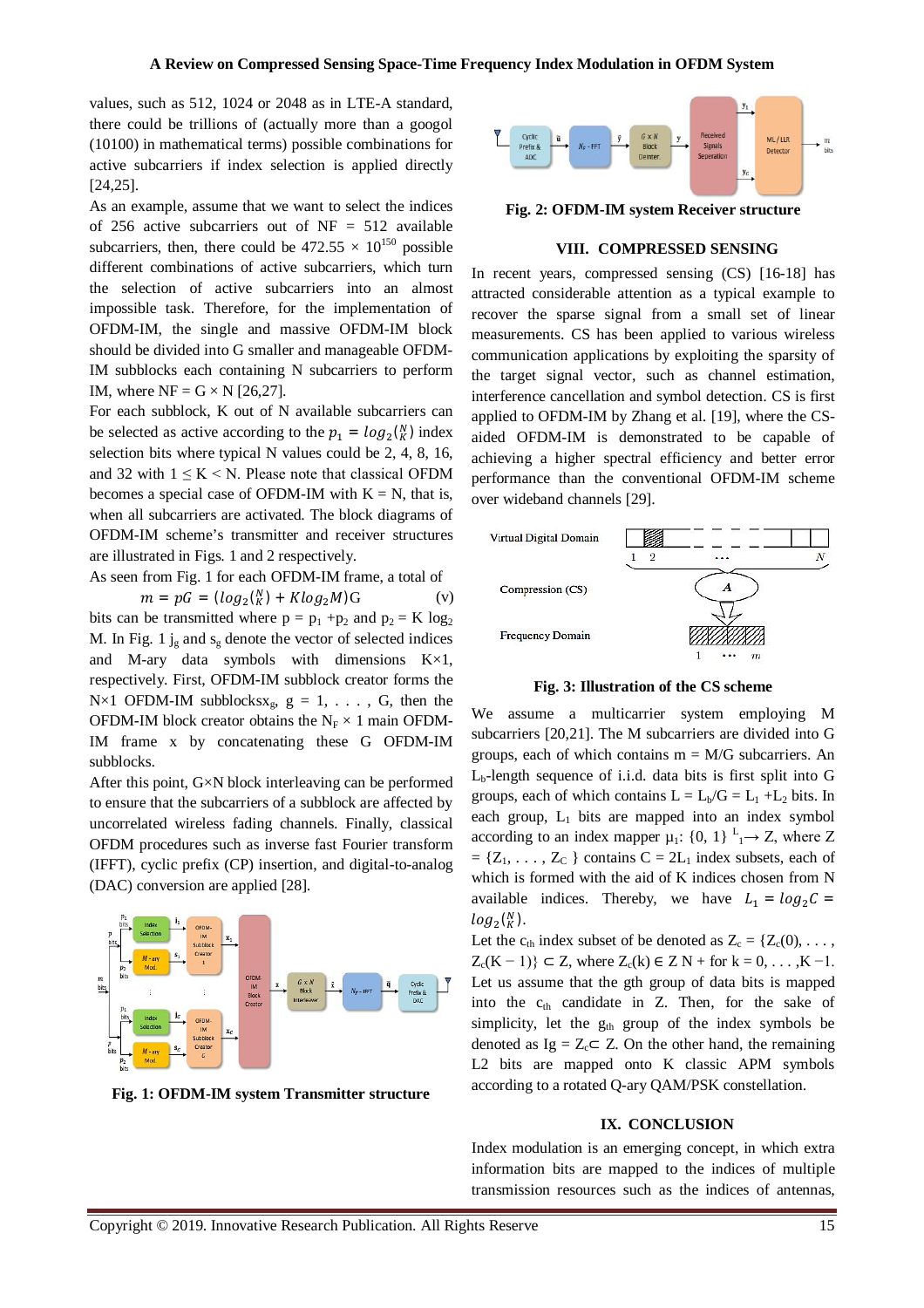#### **International Journal of Innovative Research in Computer Science & Technology (IJIRCST) ISSN: 2347-5552, Volume-7, Issue-2, March 2019 DOI: 10.21276/ijircst.2019.7.2.2**

subcarriers or time slots. It has been studied that by contrast, OFDM with IM (OFDM-IM)is a beneficial frequency-domain IM techniqueas compared to classical OFDM. In this survey, key premises and useful tips and tricks is also studied for designing compressed sensing (CS) based wireless systems. In this paper, a space-time frequency index modulation scheme relying on CS-aided is studied in order to reduce complexity detections for transmission over frequency selective channels. The information bits would be transmitted using space, time and frequency dimensions to improve the spectral efficiency as well as the BER performance.

## **REFERENCES**

- [1] BrankaVucetic and Jinhong Yuan, "Space-Time Coding", John Wiley & Sons, British Library Cataloguing in Publication Data,(2003).
- [2] Dipl.-Ing. BiljanaBadic, "Space-Time Block Coding for Multiple Antenna Systems", Dr. Thesis, 2005.
- [3] k. Kumar and A. Mitra, "Estimation of MIMO Channels Using Complex Time Delay Fully Recurrent Neural Network", IEEE, 2nd National Conference Emerging Trends and Application in Computer Science (NCETACS), pp. 1-5, 2011.<br>Kaleeswaran RAJESWARI, S. Jaya
- [4] Kaleeswaran RAJESWARI, S. Jayaraman THIRUVENGADAM, "Optimal Power Allocation for Channel Estimation in MIMO-OFDMSystem with Per-Subcarrier Transmit Antenna Selection",RADIOENGINEERING, VOL. 24, NO. 1, 2015.
- [5] Sven Jacobsson\_y, , "One-Bit Massive MIMO: Channel Estimation andHigh-Order Modulations", Chalmers University of Technology, 2015.
- [6] Z. Ling and Z. Xianda, "MIMO Channel Estimation and Equalizationusing Three-Layer Neural Networks with Feedback", IEEE, Vol. 12,No.6, pp. 658- 662, 2007.
- [7] C. Çiflikli, A. TuncayÖzsahin and A. Çagri, "Artificial Neural NetworkChannel Estimation Based on Levenberg-Marquardt for OFDMSystems", Springer, Science+Business Media, Vol. 51, pp. 221- 229,2008.
- [8] K. CharlyJomonand S. Prasanth, "Artificial Neural NetworkbChannel Estimation Based on Levenberg-Marquardt for OFDMSystems", ISSN 0735-2727, Radioelectronics and CommunicationsSystems, , Vol. 60, No. 2, pp. 80–87. © Allerton Press, Inc., 2017.
- [9] Nanda, Y., & Singh, S. (2016). Comparison of bit error rate of OFDM-system with BPSK modulation and Co-OFDM. International journal online of science, 2(4). Retrieved from http://ijoscience.com/ojsscience/index.php/ojsscience /article/view/85.
- [10]Cho YS, Kim J, Yang WY, Kang CG, "MIMO-OFDM wireless communications with MATLAB", Wiley, New York, 2010.
- [11]Y. Chau and S.-H. Yu, "Space modulation on wireless fading channels," Proc. IEEE VTC'2001, vol. 3, pp. 1668-1671, October 2001.
- [12]M. I. Kadir, S. Sugiura, S. Chen, and L. Hanzo, "Unified MIMOmulticarrier designs: a space-time shift keying approach," IEEE Communications Surveys Tutorials, vol. 17, no. 2, pp. 550–579, November 2015.
- [13]R. Y. Mesleh, H. Haas, S. Sinanovic, C. W. Ahn, and S. Yun, "Spatial modulation," IEEE Transactions on Vehicular Technology, vol. 57, no. 4, pp. 2228–2241, July 2008.
- [14]J. Jeganathan, A. Ghrayeb, L. Szczecinski, and A. Ceron, "Space shift keying modulation for MIMO<br>channels," IEEE Transactions on Wireless channels," IEEE Transactions on Communications, vol. 8, no. 7, pp. 3692–3703, July 2009.
- [15]M. I. Kadir, S. Chen, K. Hari, K. Giridhar, and L. Hanzo, "OFDMaided differential space-time shift keying using iterative soft multiplesymbol differential sphere decoding," IEEE Transactions on Vehicular Technology, vol. 63, no. 8, pp. 4102–4108, Oct 2014.
- [16]I. A. Hemadeh, M. El-Hajjar, S. Won, and L. Hanzo, "Layered multigroup steered space-time shift-keying for millimeter-wave communications," IEEE Access, vol. 4, pp. 3708–3718, April 2016.
- [17]Ibrahim A. Hemadeh, Mohammed El-Hajjar, SeungHwan Won, Lajos Hanzo, "Multi-set spacetime shift keying and space- frequency spacetime shift keying for millimeter-wave communications," IEEE Access, vol. 5, pp. 8324–8342, December 2016.
- [18]Ibrahim A. Hemadeh, Mohammed El-Hajjar, SeungHwan Won, Lajos Hanzo, "Multiuser steered multiset space-time shift keying for millimeterwave communications," IEEE Transactions on Vehicular Technology, vol. 66, no. 6, pp. 5491–5495, June 2017.
- [19]E. Basar, "Index modulation techniques for 5G wireless networks," IEEE Communications Magazine, vol. 54, no. 7, pp. 168–175, July 2016.
- [20]J. Jeganathan, A. Ghrayeb, L. Szczecinski, and A. Ceron, "Space shift keying modulation for MIMO channels," IEEE Trans. Wireless Commun., vol. 8, no. 7, pp. 3692–3703, Jul. 2009.
- [21]E. Basar, U. Aygolu, E. Panayirci, and H. V. Poor, "Orthogonal frequency division multiplexing with index modulation," IEEE Trans. Signal Process., vol. 61, no. 22, pp. 5536–5549, Nov. 2013.
- [22]M. Di Renzo, H. Haas, A. Ghrayeb, S. Sugiura, and L. Hanzo, "Spatial modulation for generalized MIMO: Challenges, opportunities, and implementation," Proc. of the IEEE, vol. 102, no. 1, pp. 56–103, Jan. 2014.
- [23]D. L. Donoho, "Compressed sensing," IEEE Transactions on Information Theory, vol. 52, no. 4, pp. 1289–1306, April 2006.
- [24]Z. Han, H. Li, and W. Yin, Compressive sensing for wireless networks. Cambridge University Press,